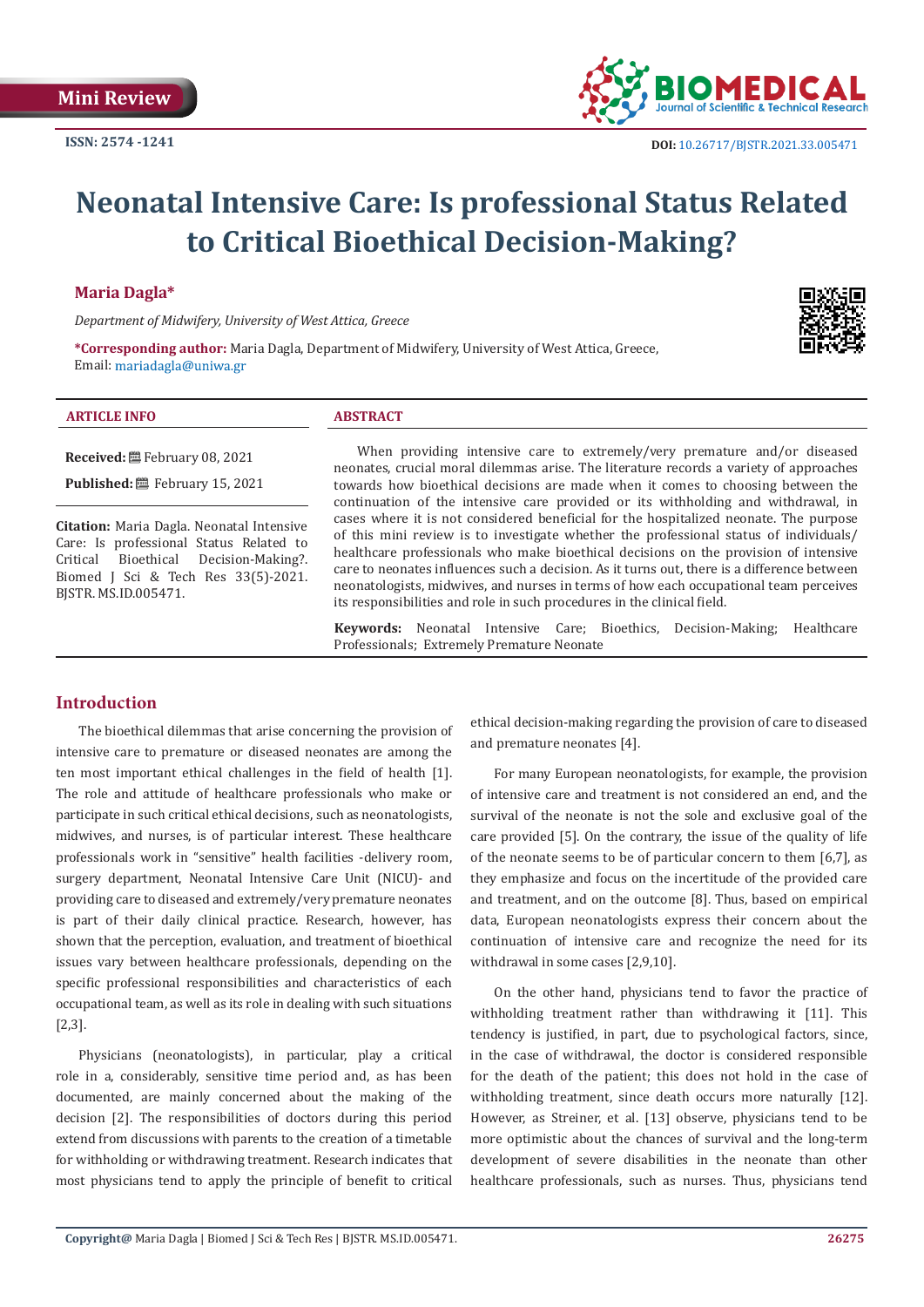to recommend interventions that support life more than other healthcare professionals [14].

For other groups of healthcare professionals involved in the care of extremely/very premature and diseased neonates, such as midwives and nurses, the main concern is the fulfillment of their responsibilities [2]. These occupational groups tend to apply the principle of parental autonomy, which is why, when critical decisions need to be made, they give priority to fully informing the parents, considering their point of view quite important [4]. They often underline the suffering of the neonate, especially when there is little hope of recovery [2,8] and express their concern for the continuation of treatment in cases where the costs outweigh the benefits for the neonate [2,15-17]. At the same time, the longterm consequences for the quality of life of the neonate and the consequences that follow for the family are serious ethical issues for midwives [18].

Traditionally, midwives and nurses have the responsibility of providing comprehensive care to a diseased or premature neonate, including providing comfort and relief from pain. They play a key role in informing parents, encouraging and supporting them, as well as clarifying the information provided [19]. They consult with neonatologists and other healthcare professionals, while midwives, in particular, take part in informing the couples prenatally, when there is a risk of premature birth [20-22]. Their direct and longterm contact, communication and engagement with neonates and parents favors the establishment of trust, helps to reduce the distance between parents and healthcare professionals and, often, leads to an optimal understanding of the intentions of both parties and the minimization of misunderstandings. Their involvement in end-of-life clinical decisions is considered vital; they have been described as "advocates" of the neonate and the family [19], as they take part in the care and overall process until death comes, while guiding and supporting parents, mentally and morally, in those difficult times [12].

These healthcare professionals are not the experts who will make the final decision on the course of care and treatment provided; but because of their education, experience, and prolonged and continuous presence next to the neonate, they are able to understand the effects of the various decisions, understand the pain and suffering of the neonate and inform and interact with the parents. Thus, they contribute to the formation of a necessary context [23], which favors decision-making on the part of parents [19], as well as their active participation even in end-of-life decisionmaking processes [24,25].

Ethical dilemmas associated with the care of premature and diseased neonates are part of the everyday clinical practice in NICUs. These dilemmas arise at the international level, but, at the same time, are shaped by specific strategies, conditions and practices applied in treatment and neonatal intensive care, and which differ both between countries and between NICUs in each country [5,8,26,27]. At the same time, the professional characteristics of healthcare professionals further contribute to the existence of diversification in the treatment of critical cases in the NICU. According to the international literature, such diversification, which contributes to the formation of different professional and ethical standards on the part of experts, is exacerbated by the observed lack of a relevant legal and institutional framework [7]. In addition, cultural parameters related to the organization, structure and operation of the national health system of each country during the perinatal period seem to have a significant impact on shaping the attitude of healthcare professionals towards bioethical issues related to neonatal care [27].

Based on the above, it can be concluded that the process of critical bioethical decision-making, immediately after birth and during the hospitalization of the neonate in the NICU, is particularly crucial and depends on various medical, cultural, ethical, and institutional factors. The professional status of the healthcare professional taking part in such bioethical decisions seems to influence the final decision that will be made for the extremely premature and/or diseased neonate.

### **References**

- 1. [Baskett PJ, Lim A \(2004\) The varying ethical attitudes towards](https://www.sciencedirect.com/science/article/abs/pii/S030095720400228X) [resuscitation in Europe. Resuscitation 62: 267-273.](https://www.sciencedirect.com/science/article/abs/pii/S030095720400228X)
- 2. [Epstein EG \(2010\) Moral obligations of nurses and physicians in](https://www.ncbi.nlm.nih.gov/pmc/articles/PMC3615421/) [neonatal end-of-life care. Nurs Ethics 17: 577-589.](https://www.ncbi.nlm.nih.gov/pmc/articles/PMC3615421/)
- 3. [Hov R, Hedelin B, Athlin E \(2007\) Being an intensive care nurse related](https://pubmed.ncbi.nlm.nih.gov/17181683/) [to questions of withholding or withdrawing curative treatment. J Clin](https://pubmed.ncbi.nlm.nih.gov/17181683/) [Nurs 16\(1\): 203-211.](https://pubmed.ncbi.nlm.nih.gov/17181683/)
- 4. [Guardione R, Boano E, Di Maio P, Catarinella A, Romano C \(2011\) Nurses'](https://pubmed.ncbi.nlm.nih.gov/21306841/) [ethical problems in the care of extremely low birth weight infants. Early](https://pubmed.ncbi.nlm.nih.gov/21306841/) [Human Development 87: 85-86.](https://pubmed.ncbi.nlm.nih.gov/21306841/)
- 5. [Rebagliato M, Cuttini M, Broggin L, Berbik I, de Vonderweid U, et al.](https://pubmed.ncbi.nlm.nih.gov/11074774/) [\(2000\) Neonatal end-of-life decision making: Physicians' attitudes and](https://pubmed.ncbi.nlm.nih.gov/11074774/) [relationship with self-reported practices in 10 European countries.](https://pubmed.ncbi.nlm.nih.gov/11074774/) [JAMA 15 284\(19\): 2451-249.](https://pubmed.ncbi.nlm.nih.gov/11074774/)
- 6. [Verhagen E, Sauer PJJ \(2005\) The Groningen Protocol Euthanasia in](https://www.nejm.org/doi/full/10.1056/nejmp058026) [Severely Ill Newborns. Ν Εngl J Med 10: 959-962.](https://www.nejm.org/doi/full/10.1056/nejmp058026)
- 7. [Provoost V, Cools F, Mortier F, Bilsen J, Ramet J, et al. \(2005\) Medical](https://pubmed.ncbi.nlm.nih.gov/15823381/) [end-of-life decisions in neonates and infants in Flanders. Lancet 9-15](https://pubmed.ncbi.nlm.nih.gov/15823381/) [365\(9467\): 1315-1320.](https://pubmed.ncbi.nlm.nih.gov/15823381/)
- 8. [van Zuuren FJ, van Manen E \(2006\) Moral dilemmas in neonatology as](https://pubmed.ncbi.nlm.nih.gov/17082871/) [experienced by health care practitioners: A qualitative approach. Med](https://pubmed.ncbi.nlm.nih.gov/17082871/) [Health Care Philos 9: 339-347.](https://pubmed.ncbi.nlm.nih.gov/17082871/)
- 9. [Hazebroek FW \(2006\) Quality improvement in pediatric surgery: the](https://www.researchgate.net/publication/278162382_Quality_improvement_in_pediatric_surgery_The_Rotterdam_experience) [Rotterdam experience. J Pediatr Surg 41: 617-623.](https://www.researchgate.net/publication/278162382_Quality_improvement_in_pediatric_surgery_The_Rotterdam_experience)
- 10. [Cuttini M, Nadai M, Kaminski M, Hansen G, de Leeuw R, et al. \(2000\) End](https://pubmed.ncbi.nlm.nih.gov/10902625/)[of-life decisions in neonatal intensive care: physicians' self-reported](https://pubmed.ncbi.nlm.nih.gov/10902625/) [practices in seven European countries. Lancet 355: 2112-2118.](https://pubmed.ncbi.nlm.nih.gov/10902625/)
- 11. [Puntillo KA, McAdam JL \(2006\) Communication between physicians and](https://pubmed.ncbi.nlm.nih.gov/17057595/) [nurses as a target for improving end-of-life care in the intensive care](https://pubmed.ncbi.nlm.nih.gov/17057595/) [unit: challenges and opportunities for moving forward. Crit Care Med 34](https://pubmed.ncbi.nlm.nih.gov/17057595/) [\(Suppl 11\): 332-340.](https://pubmed.ncbi.nlm.nih.gov/17057595/)
- 12. [Devictor D, Latour JM, Tissieres P \(2008\) Forgoing Life-Sustaining or](https://pubmed.ncbi.nlm.nih.gov/18501766/) [Death-Prolonging Therapy in the Pediatric ICU. Pediatr Clin N Am 55:](https://pubmed.ncbi.nlm.nih.gov/18501766/) [791-804.](https://pubmed.ncbi.nlm.nih.gov/18501766/)